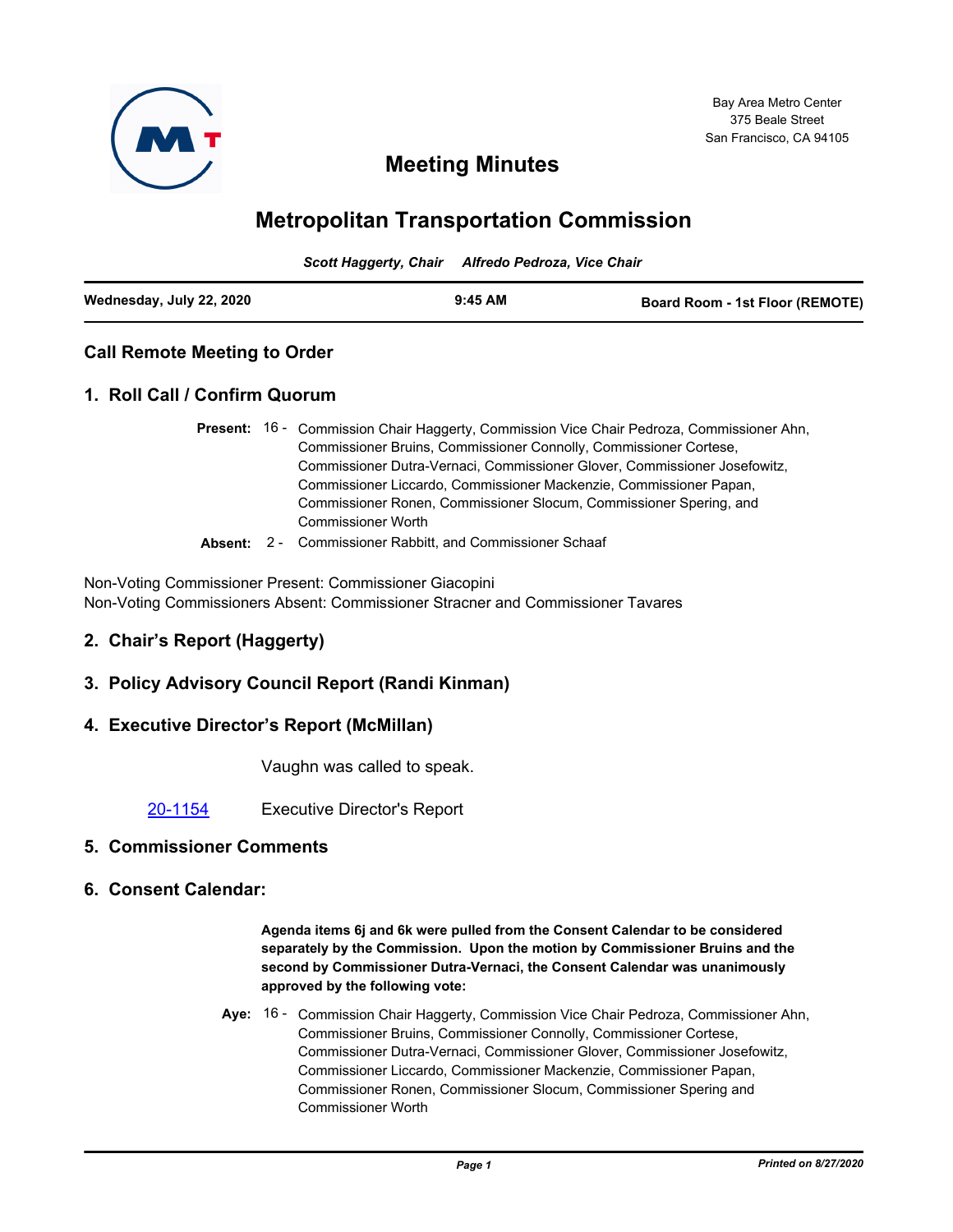**Absent:** 2 - Commissioner Rabbitt and Commissioner Schaaf

**6a.** [20-1044](http://mtc.legistar.com/gateway.aspx?m=l&id=/matter.aspx?key=20908) Minutes of the June 24, 2020 meeting *Action:* Commission Approval

## *Programming and Allocations Committee*

- **6b.** [20-0878](http://mtc.legistar.com/gateway.aspx?m=l&id=/matter.aspx?key=20742) MTC Resolution Nos. 4169, Revised; 4262, Revised; and 4263, Revised. Revisions to the FY2016-17 through FY2019-20 AB 664 Net Bridge Toll Revenues and BATA Project Savings programming and allocations to reprogram funds for AC Transit and allocate \$38.4 million to SFMTA and AC Transit.
	- *Action:* Commission Approval
	- *Presenter:* Rob Jaques
- **6c.** [20-0911](http://mtc.legistar.com/gateway.aspx?m=l&id=/matter.aspx?key=20775) MTC Resolution No. 4202, Revised. Revisions to the One Bay Area Grant (OBAG 2) to incorporate \$7 million in Highway Infrastructure Program apportionment provided through the Department of Transportation Appropriations Act, 2020
	- *Action:* Commission Approval

*Presenter:* Mallory Atkinson

- **6d.** [20-0746](http://mtc.legistar.com/gateway.aspx?m=l&id=/matter.aspx?key=20610) MTC Resolution No. 4375, Revised. 2019 Transportation Improvement Program (TIP) Amendment 2019-40.
	- *Action:* Commission Approval

*Presenter:* Adam Crenshaw

- **6e.** [20-0741](http://mtc.legistar.com/gateway.aspx?m=l&id=/matter.aspx?key=20605) MTC Resolution No. 4414, Revised. Programming for FY2020-21 and an allocation of approximately \$7.1 million in Five Percent Unrestricted State Fund Revenues and \$530,450 in Two Percent Bridge Toll Revenues for the Water Emergency Transportation Authority.
	- *Action:* Commission Approval

*Presenter:* Christina Hohorst

- **6f.** [20-0976](http://mtc.legistar.com/gateway.aspx?m=l&id=/matter.aspx?key=20840) FY 2019-20 Federal Earmark Repurposing. Potential projects to receive Federal Highway Administration (FHWA) repurposed earmark funds under the earmark repurposing provision of the Department of Transportation Appropriations Act, 2020.
	- *Action:* Commission Approval

*Presenter:* Mallory Atkinson

**6g.** [20-0879](http://mtc.legistar.com/gateway.aspx?m=l&id=/matter.aspx?key=20743) MTC Resolution No. 4412, Revised. Regional Measure 3 (RM3) Letters of No Prejudice.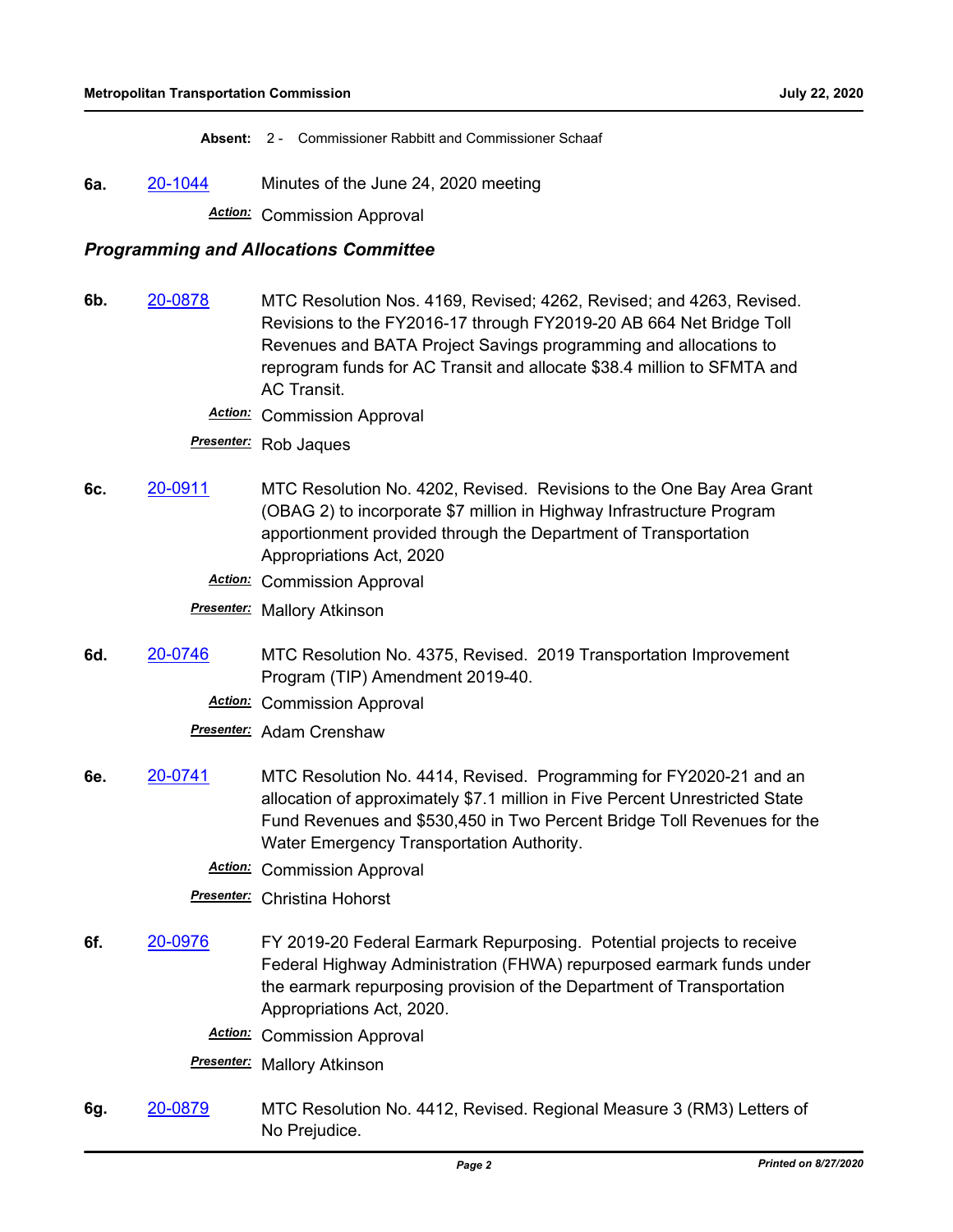Recommendation of RM3 Letters of No Prejudice to the Solano Transportation Authority for the I-80/680/12 Interchange project, and to the Transportation Authority of Marin for the US-101/I-580 Direct Connector project.

- *Action:* Commission Approval
- *Presenter:* Kenneth Kao
- **6h.** [20-0903](http://mtc.legistar.com/gateway.aspx?m=l&id=/matter.aspx?key=20767) MTC Resolution Nos. 4402, Revised, 4430, Revised, 4431, Revised and 4434.

Revises the FY 2020-21 Fund Estimate and allocates \$30.3 million in FY 2020-21 Transportation Development Act (TDA) funds and State Transit Assistance (STA) funds, to several transit operators to support transit operations and capital projects in the region, and approves the FY 2020-21 State of Good Repair Program project list.

- *Action:* Commission Approval
- *Presenter:* William Bacon
- **6i.** [20-0912](http://mtc.legistar.com/gateway.aspx?m=l&id=/matter.aspx?key=20776) MTC Resolution No. 4202, Revised.

Revisions to the One Bay Area Grant 2 Program (OBAG 2), to program \$5 million to transportation projects in Marin, Napa, Solano, and Sonoma Counties as part of the Housing Incentive Pool (HIP) Sub-HIP pilot program; and \$1 million to the Napa Valley Forward Traffic Calming and Multi-modal Improvements project within the Regional Freeway Performance Program.

*Action:* Commission Approval

*Presenter:* Mallory Atkinson

# *Legislation Committee*

- **6j.** [20-1066](http://mtc.legistar.com/gateway.aspx?m=l&id=/matter.aspx?key=20930) Senate Bill 995 (Atkins): Extension of California Environmental Quality Act (CEQA) Judicial Review Streamlining Authority
	- *Action:* Support / MTC Commission Approval
	- *Presenter:* Rebecca Long

#### **Upon the motion by Commissioner Spering and the second by Commissioner Josefowitz, the Commission adopted a support position on Senate Bill 995 (Atkins). The motion carried by the following vote:**

Aye: 15 - Commission Chair Haggerty, Commission Vice Chair Pedroza, Commissioner Ahn, Commissioner Bruins, Commissioner Cortese, Commissioner Dutra-Vernaci, Commissioner Glover, Commissioner Josefowitz, Commissioner Liccardo, Commissioner Mackenzie, Commissioner Papan, Commissioner Ronen, Commissioner Slocum, Commissioner Spering and Commissioner Worth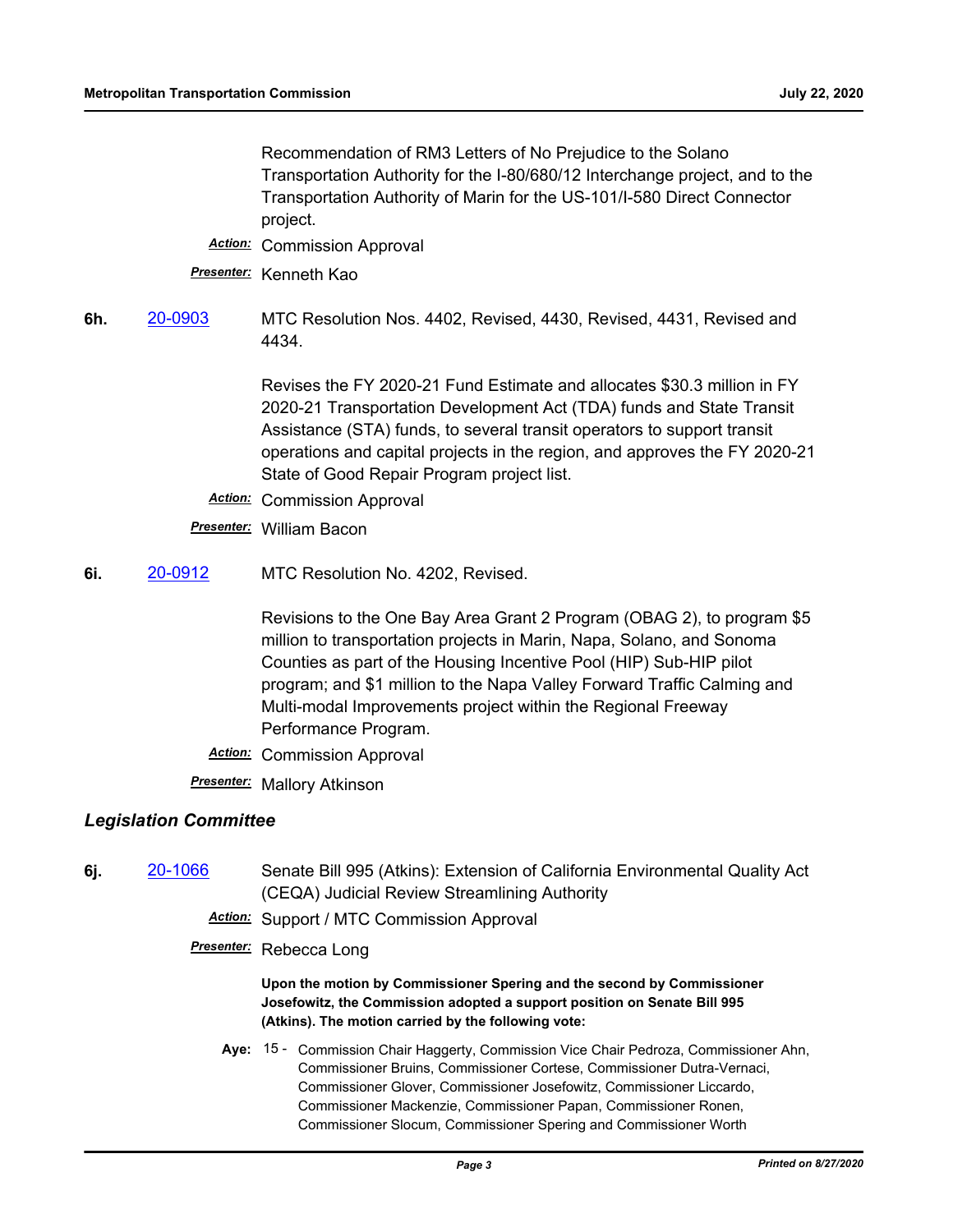| Nay: | <b>Commissioner Connolly</b> |
|------|------------------------------|
|------|------------------------------|

**Absent:** 2 - Commissioner Rabbitt and Commissioner Schaaf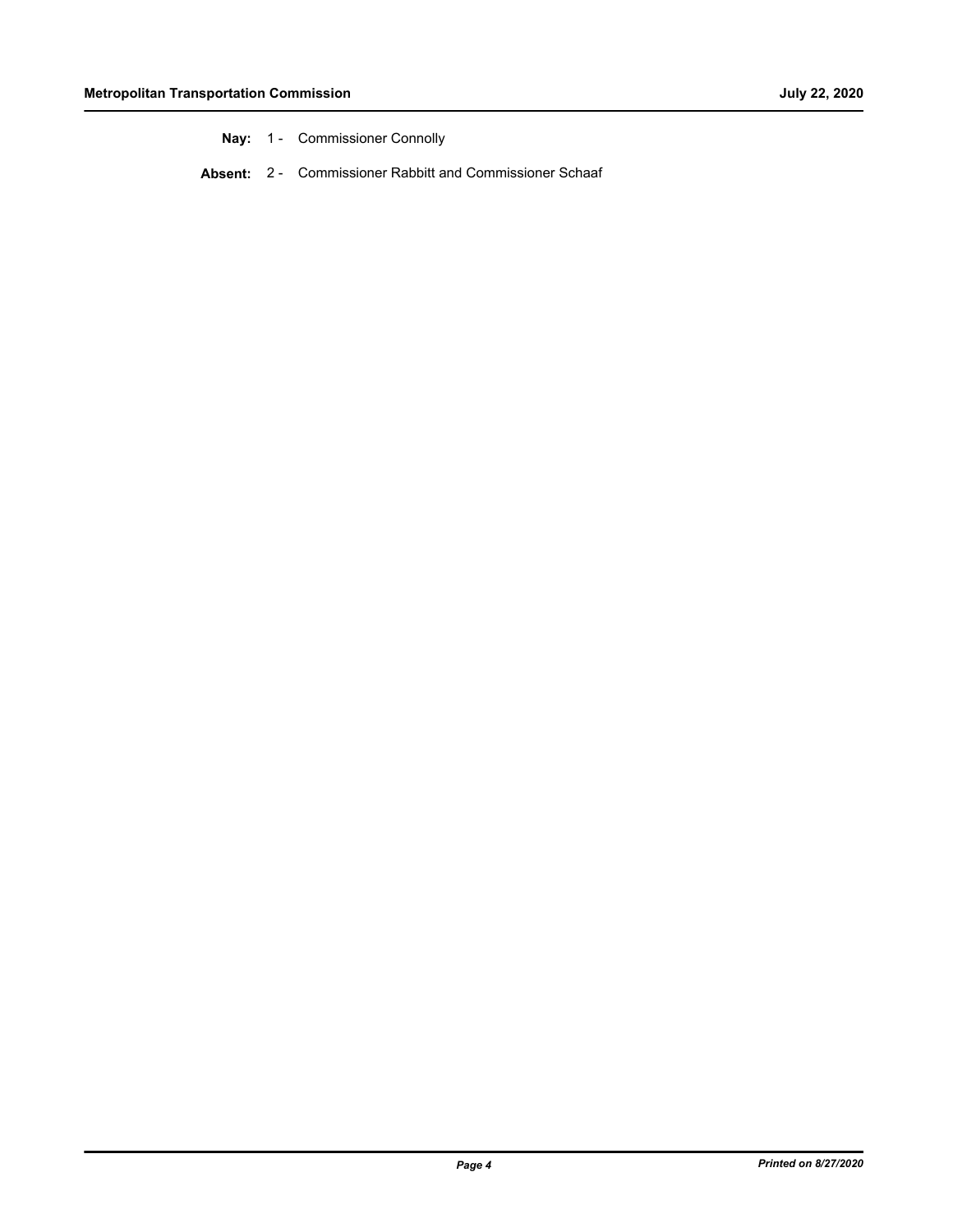**6k.** [20-1069](http://mtc.legistar.com/gateway.aspx?m=l&id=/matter.aspx?key=20933) Senate Bill 288 (Wiener): Sustainable Transportation Acceleration

*Action:* Support / MTC Commission Approval

*Presenter:* Rebecca Long

**Upon the motion by Commissioner Josefowitz and the second by Commissioner Spering, the Commission unanimously adopted a support position on Senate Bill 288 (Wiener). The motion carried by the following vote:**

- Aye: 16 Commission Chair Haggerty, Commission Vice Chair Pedroza, Commissioner Ahn, Commissioner Bruins, Commissioner Connolly, Commissioner Cortese, Commissioner Dutra-Vernaci, Commissioner Glover, Commissioner Josefowitz, Commissioner Liccardo, Commissioner Mackenzie, Commissioner Papan, Commissioner Ronen, Commissioner Slocum, Commissioner Spering and Commissioner Worth
- **Absent:** 2 Commissioner Rabbitt and Commissioner Schaaf

# **Committee Reports**

# **7. Programming and Allocations Committee (Josefowitz)**

**7a.** [20-0810](http://mtc.legistar.com/gateway.aspx?m=l&id=/matter.aspx?key=20674) Diridon Station Cooperative Agreement.

A request for approval to enter into a cooperative agreement with the City of San Jose, Peninsula Corridor Joint Powers Board (Caltrain), Santa Clara Valley Transportation Authority (VTA), and the California High Speed Rail Authority to support the development of the San Jose Diridon Station Program.

- *Action:* Commission Approval
- *Presenter:* Melanie Choy

Written public comment was received from Roland Lebrun.

Roland Lebrun, David Schonbrunn, Vaughn, and Aleta Dupree were called to speak.

**Upon the motion by Commissioner Josefowitz and the second by Commissioner Bruins, the Commission approved the Diridon Station Cooperative Agreement and directed staff to reach out to the Diridon partners to establish if BART, Capitol Corridor, and ACE can be more fully included in the decision making structure and report back to the Commission. The motion carried by the following vote:**

- Aye: 16 Commission Chair Haggerty, Commission Vice Chair Pedroza, Commissioner Ahn, Commissioner Bruins, Commissioner Connolly, Commissioner Cortese, Commissioner Dutra-Vernaci, Commissioner Glover, Commissioner Josefowitz, Commissioner Liccardo, Commissioner Mackenzie, Commissioner Papan, Commissioner Ronen, Commissioner Slocum, Commissioner Spering and Commissioner Worth
- **Absent:** 2 Commissioner Rabbitt and Commissioner Schaaf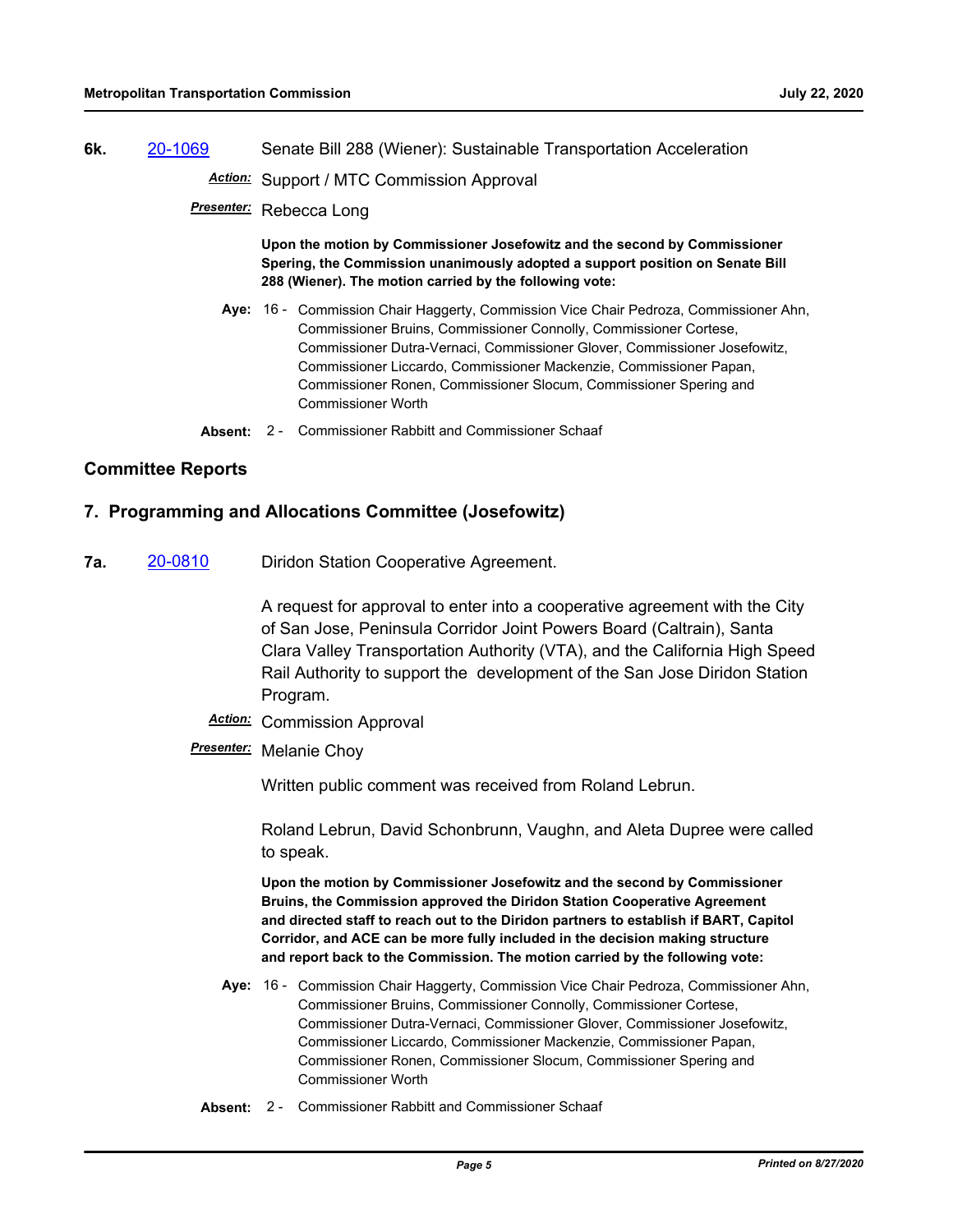**7b.** [20-0933](http://mtc.legistar.com/gateway.aspx?m=l&id=/matter.aspx?key=20797) MTC Resolution No. 4420, Revised. Coronavirus Aid, Relief, and Economic Security (CARES) Act (H.R. 748) - Emergency Transit Assistance Programming.

> Programming of \$507.6 million of FTA formula funds from the Coronavirus Aid, Relief, and Economic Security (CARES) Act to support Bay Area transit operations in response to the COVID-19 pandemic.

*Action:* Commission Approval

## *Presenter:* Theresa Romell

Written public comments were received from Amelia Chu, Richard Konda of Asian Law Alliance, Derek Imai of Associated Students University of CA, BART Transit Operators, Sharon Bouska, Bob Brownstein, Susan Butler-Graham, Dawn Hogh of Cancer CAREpoint, Thomas Gregory of Center for Independent Living, Terry Christensen, Shawn Fong of Program Manager City of Fremont, Cecilia Taylor Mayor City of Menlo Park, Diane Howard Mayor City of Redwood City, Maya Esparza of Councilmember City of San Jose, Lisa Gillmor Mayor City of Santa Clara, Phillip Vu of Community Health Partnership, Dream Corps Green for All, Ari Feinsmith, Jolene Smith of First 5 Santa Clara County, Tara Hamilton, Jenifer, Kevin Ma, Lila Lam, Alison Brunner of Law Foundation of Silicon Valley, Sylvia Leong, Aaron Morrow, Linda Hutchins-Knowles of Mothers Out Front South Bay, Olivia Chu, Christina Phan, Julianne Premo, Ryan Gallagher of Public Authority Services, Jennifer Ramoz, James Lee of Richmond Chamber of Commerce, Rosalinda Rodriguez, Connie Rogers, Dr. Mary Montaldo of Santa Clara Valley Medical Center, David Grady of State Council on Developmental Disabilities, Darrell Evora of Uplift Family Services, Vietnamese-American Professional Women's Assoc. of Silicon Valley, and Lorraine Zeller.

The following members of the public were called to speak: Michael Hursh of AC Transit, James Lindsay, Yvonne Williams, Chonita Chew of United, Seniors of Oakland and Alameda County, Shane Weinstein of ATU, Mary Lim-Lampe of Genesis, Aaron Morrow, Bonnie Lackhard, Marcia Lovelace of Genesis, Hayley Currier of TransForm, Radhika Goel, Jovanka Beckles, Richard Marcantonio of Public Advocates, Riya Behari, Emily Wheeler, Hoai-An Truon of Mothers of Outside of San Jose, Aurturo Aguilar of ATU, Michelle Gray of ATU, Robert Allen of Urban Habitat, Jesse Hunt of ATU, Rolan Lebrun, Monica Mallon, Sonial Patil, John Courtney of ATU, Terry Taplin, Miguel Navarro of ATU, Sal Cruz, Nicole Wong of Green for All, Seamus Murphy of San Mateo County Transit District, Aleta Dupree, Eugene Bradley of Silicon, Valley Transit Users, Victoria Fierce, Pamela Herhold of BART, Jeremy Taylor, Ken Bukowski, Jordan Grimes of Peninsula for Everyone, Alexis Tan, Kate Breen of Government Affairs.

**Upon the motion by Commissioner Josefowitz and the second by Commissioner**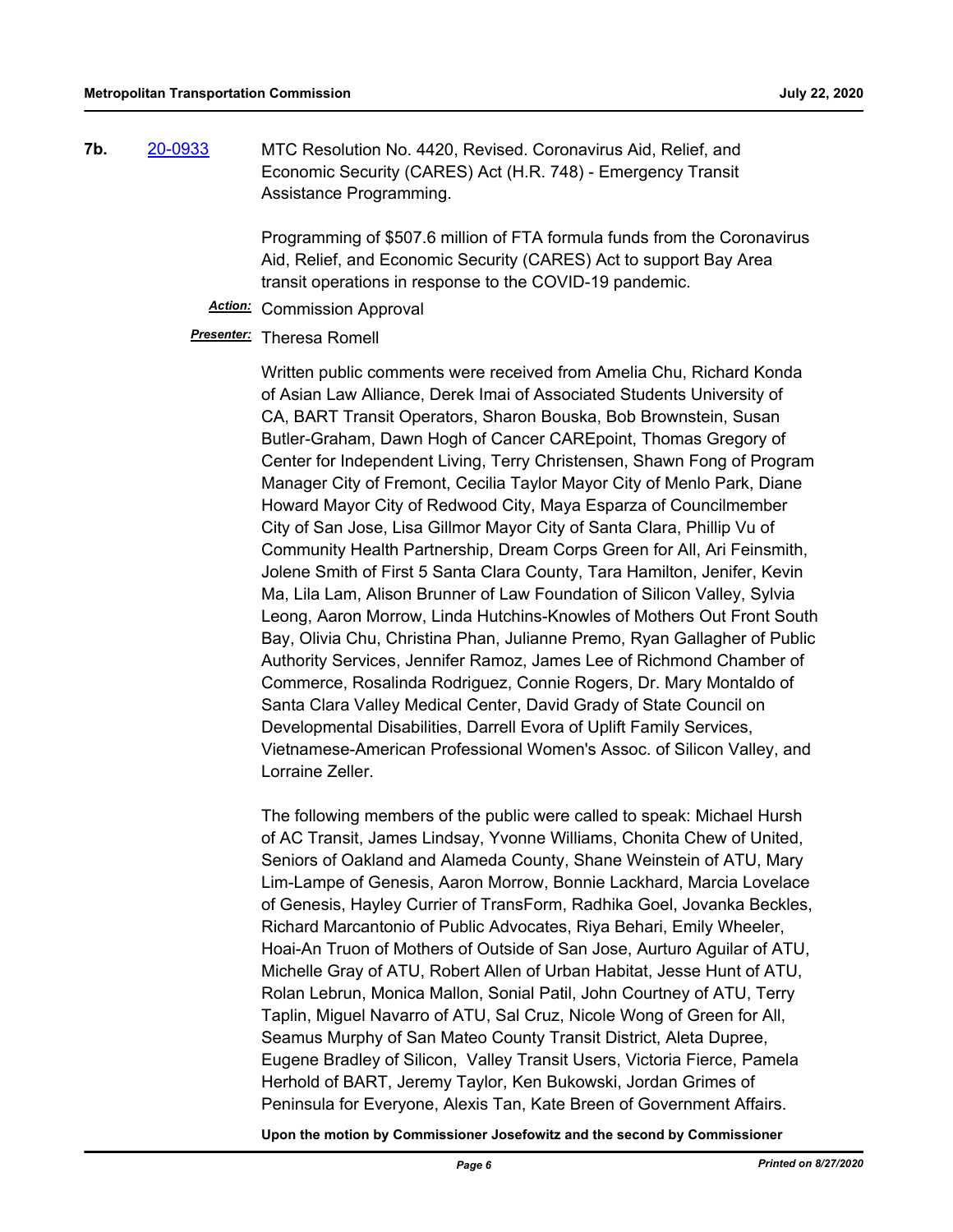**Spering, the Commission unanimously adopted MTC Resolution No. 4420, Revised with an amendment conditioned upon a "true up" of any negative differential between projected and actual sales tax and/or fare revenues with any future allocation of federal dollars for pandemic/economic relief. Such calculation shall be based upon the actual receipts for the periods March - August and September – December 2020, or appropriate time period for actual available data. In the event any transit operator received less than their adjusted share of CARES Act funding due to the inaccurate forecasts, such differentials shall be compensated with a future federal allocation of emergency funding. If Congress fails to appropriate any such additional dollars for transit operators, then MTC staff shall identify other new or augmented sources of flexible new federal funding which can appropriately compensate operators for those shortfalls. In addition, transit operators will be required to approve resolutions confirming commitment to safety as well as submit monthly reports to MTC on health and safety, including public health actions and COVID case data. The motion carried by the following vote:**

- Aye: 15 Commission Chair Haggerty, Commission Vice Chair Pedroza, Commissioner Ahn, Commissioner Bruins, Commissioner Connolly, Commissioner Cortese, Commissioner Dutra-Vernaci, Commissioner Glover, Commissioner Josefowitz, Commissioner Liccardo, Commissioner Mackenzie, Commissioner Papan, Commissioner Ronen, Commissioner Spering and Commissioner Worth
- **Absent:** 3 Commissioner Rabbitt, Commissioner Schaaf and Commissioner Slocum

# **8. Planning Committee (Spering)**

**8a.** [20-0959](http://mtc.legistar.com/gateway.aspx?m=l&id=/matter.aspx?key=20823) Plan Bay Area 2050 Final Blueprint: Key Decisions for the Transportation Element

> Recommendations on specific regional discretionary funding levels for the Transportation Element of the Plan Bay Area 2050 Final Blueprint, in advance of broader strategy refinements in September 2020 following robust public engagement.

*Action:* Commission Approval

Written public comments were received from Andreas Cluver of Alameda County Building and Construction Trades Council, Jim Wunderman of Bay Area Council, Ron Gerhard of Chabot Las Positas Community College District, Rich Constantine of Mayor City of Morgan Hill, Roland Velasco of Mayor City of Gilroy, Congresswoman Nancy Pelosi, Jackson Fahnestock, James Hongyi Zeng, Howard Wong, Stephen Lanza of Innovation TriValley Leadership Group, Robert Feinbaum of SaveMUNI, Farhad Mansourian of SMART, David Schonbrunn of Transit Riders Association of CA, Tri-Valley Chamber of Commerce Alliance, Assemblymember Rebecca Bauer-Kahan, Derrick Holt and Belal Aftab of TJPA, Tony Tavares of Caltrans.

The following members of the public were called to speak Mark Zabaneh of Transbay Joint Powers Authority, Paul Akinjo, Roland Lebrun, Anthony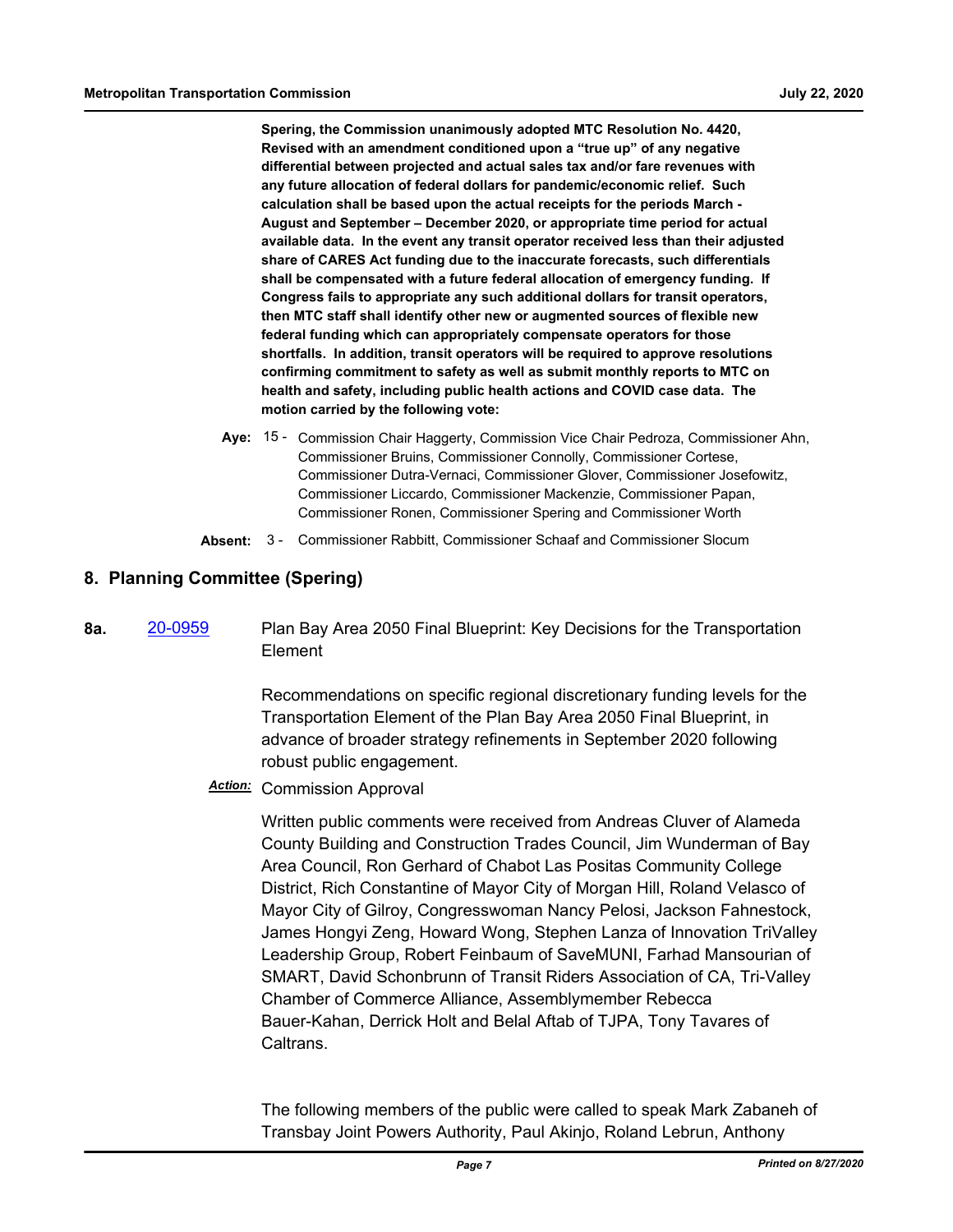Simmons of Caltrain, Adina Levin, Eric Cordoba, John Marchand Mayor City of Livermore, David Schonbrunn of Transit Riders Association of CA, Ken Bukowski, Doug Mann, Tim Sbranti, Tess Lengyel of Alameda Transportation Commission, Vaughn, Peter Strauss of San Francisco Transit Riders, Derrick Holt of TJPA, Gerald Cauthen of Bay Area Transportation Group, and Jim Schmidt.

**Upon the motion by Commissioner Spering and the second by Commissioner Worth, the Commission unanimously adopted Option B of the Plan Bay Area 2050 Final Blueprint: Key Decisions for the Transportation Element. The motion carried by the following vote:**

- Aye: 12 Commission Chair Haggerty, Commission Vice Chair Pedroza, Commissioner Ahn, Commissioner Bruins, Commissioner Connolly, Commissioner Dutra-Vernaci, Commissioner Josefowitz, Commissioner Mackenzie, Commissioner Papan, Commissioner Ronen, Commissioner Spering and Commissioner Worth
- Absent: 6 Commissioner Cortese, Commissioner Glover, Commissioner Liccardo, Commissioner Rabbitt, Commissioner Schaaf and Commissioner Slocum

# **9. Legislation Committee (Mackenzie)**

**9a.** [20-1070](http://mtc.legistar.com/gateway.aspx?m=l&id=/matter.aspx?key=20934) Senate Bill 902 (Wiener): Housing Approval Streamlining Tool

Creates an optional tool for local governments to streamline upzoning in transit-rich locations, jobs-rich or urban infill sites.

- *Action:* Support / MTC Commission Approval
- *Presenter:* Georgia Gann Dohrmann

**Upon the motion by Commissioner Mackenzie and the second by Commissioner Spering, the Commission adopted a support position on Senate Bill 902 (Wiener). The motion carried by the following vote:**

- Aye: 9 Commission Chair Haggerty, Commission Vice Chair Pedroza, Commissioner Ahn, Commissioner Cortese, Commissioner Dutra-Vernaci, Commissioner Josefowitz, Commissioner Mackenzie, Commissioner Spering and Commissioner Worth
- **Nay:** 3 Commissioner Bruins, Commissioner Connolly and Commissioner Papan
- Absent: 6 Commissioner Glover, Commissioner Liccardo, Commissioner Rabbitt, Commissioner Ronen, Commissioner Schaaf and Commissioner Slocum
- **9b.** [20-1071](http://mtc.legistar.com/gateway.aspx?m=l&id=/matter.aspx?key=20935) Assembly Bill 3040 (Chiu): Missing Middle Housing Incentive

Local government incentive to authorize fourplexes by-right in single family zones with accompanying credit under Regional Housing Needs Allocation (RHNA).

- *Action:* Support and Seek Amendment / MTC Commission Approval
- *Presenter:* Georgia Gann Dohrmann

**Upon the motion by Commissioner Mackenzie and the second by Commissioner Spering, the Commission adopted a support and seek amendment position on**